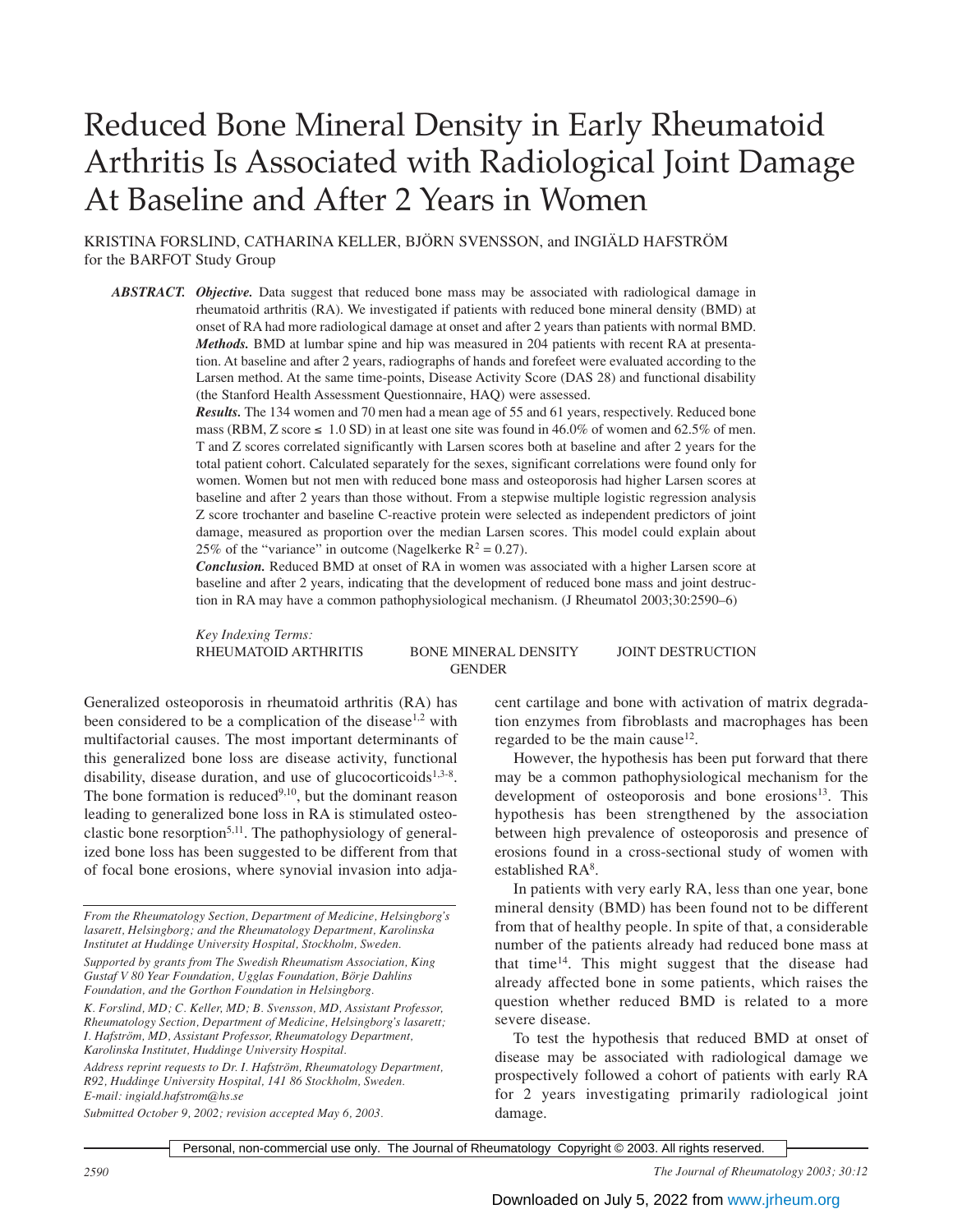#### **MATERIALS AND METHODS**

Two hundred four Caucasian patients with recent onset RA, satisfying the 1987 American College of Rheumatology (ACR) classification criteria15, were enrolled into this prospective study. The patients were included in the "BARFOT" register, a Swedish multicenter observational study of early RA16, and were recruited from those 227 consecutive patients who earlier participated in a study of assessment of BMD at disease onset<sup>14</sup> and whose radiographs of hands and feet at enrolment could be identified. The patients were between 21 and 85 years of age and were referred to the rheumatology departments at Huddinge and Helsingborg hospitals in Sweden from 1995 to 1999. To be included, disease duration was to be no more than 12 months and the patient should not have been treated with glucocorticoids or disease modifying antirheumatic drugs (DMARD). Neither should they have any other disease or medication that might affect bone metabolism. All patients gave their informed consent and the respective ethics committees approved the study.

BMD was measured before start of DMARD therapy by dual-energy xray absorptiometry (DEXA) with a Lunar densitometer at the lumbar spine (L1 and L2–L4) and at the left hip (femoral neck, greater trochanter, and Ward's triangle). BMD was expressed as gram of bone mineral per square centimeter  $(g/cm<sup>2</sup>)$ , as the number of standard deviations (SD) from the mean of young healthy people, T score, and as the number of standard deviations (SD) from the mean of healthy age and sex matched people, Z score, values obtained from Lunar's combined European/US reference population<sup>17</sup>. Osteoporosis was defined as T score  $> 2.5$  SD below the mean value of young healthy controls according to the World Health Organization definition<sup>18,19</sup>, and reduced bone mass as a Z score  $\leq 1.0$  SD below the mean value of healthy age and sex matched people<sup>7</sup>.

Posteroanterior radiographs were taken of hands, wrists, and forefeet at enrolment and after 2 years. Radiographic damage was classified by comparison with standard reference radiographs according to the method of Larsen, *et al*<sup>20</sup>. The joints assessed were the wrists (score multiplied by 5), all metacarpophalangeals (MCP) (= 10), all proximal interphalangeals (PIP)  $(= 8)$ , both IP I in the hands  $(= 2)$ , metatarsophalangeals II–V  $(= 8)$ , and both IP in the great toe  $(= 2)$ . Each joint was scored grade 0 to V. The Larsen score is the total sum of the grading in all 32 joints, range 0–200. As a control we also calculated Larsen score by summing only grades II–V, as grade I, picturing soft tissue swelling and osteoporosis, does not indicate structural damage. We called this measure "Larsen –1". The radiographs were read in chronological order by one blinded observer (KF). The intraobserver reliability was assessed by calculating the intraclass correlation coefficient (ICC) from a random sample of 20 pairs of radiographs from baseline and endpoint. The films were read twice with an interval of 2 weeks. The ICC for the baseline films was 0.9783 (95% CI 0.9452 to 0.9914) and 0.9963 (95% CI 0.9907 to 0.9985) for the radiographs taken after 2 years.

Disease activity was measured by the Disease Activity Score (DAS) composite index, using a  $28$ -joint score (DAS  $28)^{21}$ . This includes number of swollen joints, number of tender joints, patient's global assessment of disease activity, and erythrocyte sedimentation rate (ESR). C-reactive protein (CRP) and rheumatoid factor (RF) were also determined.

Functional disability was evaluated using the Swedish version of the Stanford Health Assessment Questionnaire  $(HAO)^{22}$ , a self-reporting instrument measuring disability of daily life activities. The score created for the disability index ranges from 0 to 3, where a higher score indicates a higher degree of disability<sup>23</sup>.

*Statistical methods.* For the ICC a 2-way mixed effects model was used. The Mann-Whitney test was used for between-group comparisons, the Wilcoxon signed-rank test for test of changes over time, and the chi-square test for differences between proportions. Correlations were assessed by the Spearman correlation coefficient.

Larsen scores at 2 years and the various measures of BMD were not linearly associated. Therefore, linear regression was not an applicable method for prediction. Instead, a multivariate stepwise logistic regression model was used to select independent predictors of joint damage, measured as proportion over the median Larsen scores.

All significance tests were 2-tailed and conducted at the 0.05 significance level. Analyses were performed using SPSS 11.0 software.

### **RESULTS**

*Patients' demographic and clinical characteristics.* The baseline characteristics of the 204 patients (134 women, 70 men) are shown in Table 1. The mean age at diagnosis was 57 years and the mean disease duration was 6 months. Men were significantly older and had higher body mass index (BMI) compared with women, but otherwise there was no statistically significant difference in demographic and clinical characteristics between the sexes. Of the 134 women, 79 were postmenopausal, of whom 11 were using hormone replacement therapy (HRT).

*Treatment with DMARD and glucocorticoids.* After inclusion all but 16 patients started with DMARD therapy. The doses and agents were adjusted according to the physicians' decision based upon disease activity and side effects. A summary of treatments is given in Table 2. Glucocorticoid treatment was initiated in 25% of the patients at disease start, and 28% of patients were using this medication at 2 years with no difference between women and men. The doses [mean (SD)] were at baseline 7.7 (1.32), range 5–15, and after 2 years, 6.9 (1.67), range 1.25–10. The doses did not differ between sexes. Further, 6 patients were treated with bisphosphonates and 120 with calcium supplementation with or without vitamin D.

*BMD at baseline.* BMD and Z scores are given in Table 3. For the female patients the mean Z scores were similar to those of age matched women at all sites except L1, whereas the mean Z scores for the male patients were low at most sites, and were most pronounced at L1 and  $L2-L4$ .

*Radiological scores at baseline and after 2 years.* Larsen scores at baseline and after 2 years are shown in Table 4. Thus, the damage scores increased significantly during the 2 years with no difference between women and men, and a similar increase was found when calculating frequency of patients with Larsen score  $> 1$  in any joint (Table 4). At baseline there was a significantly higher frequency of women with no radiographic changes (Larsen score = 0) compared with men, a difference that was not significant after 2 years.

*Correlations between Z and T scores and Larsen scores.* Z scores at all measured sites correlated significantly with Larsen scores both at baseline and after 2 years for the total patient cohort (Table 5), correlations that were also significant when using "Larsen –1" scores (data not shown). When calculated separately for both sexes, significant correlations were found only for women.

This difference between sexes was also seen when calculating correlations between T scores and Larsen scores at baseline and after 2 years, where significant correlations were found for T scores at all sites and Larsen scores for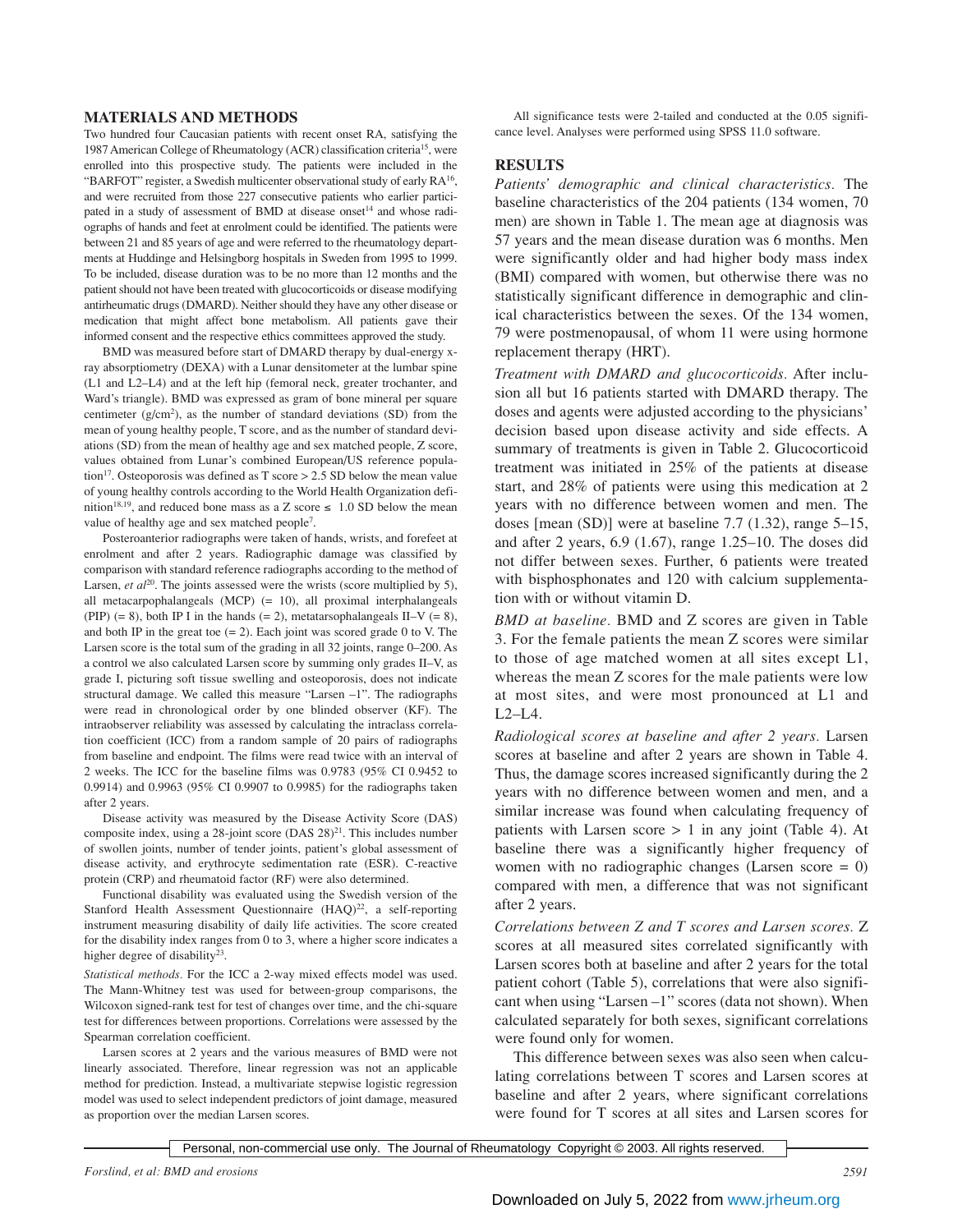| Table 1. Demographic and clinical characteristics of the 204 patients with RA. |  |  |  |
|--------------------------------------------------------------------------------|--|--|--|
|                                                                                |  |  |  |

|                                  | Total,<br>$n = 204$ | Women.<br>$n = 134$ | Men,<br>$n = 70$ | Difference.<br>Women/Men<br>p |
|----------------------------------|---------------------|---------------------|------------------|-------------------------------|
| Age, yrs, mean (SD)              | 57 (15)             | 55 (16)             | 61(13)           | 0.009                         |
| BMI, mean (SD)                   | 24.5(4.1)           | 24.1(4.0)           | 25.2(4.1)        | 0.036                         |
| Disease duration, mo, mean (SD)  | 5.8(3.3)            | 5.6(3.3)            | 6.1(3.3)         | <b>NS</b>                     |
| Number of RA criteria, mean (SD) | 4.8(0.8)            | 4.8(0.8)            | 4.8(0.8)         | <b>NS</b>                     |
| RF positive, $n$ (%)             | 117(57)             | 76 (57)             | 41 (59)          | <b>NS</b>                     |
| DAS 28, mean (SD)                | 5.38(1.18)          | 5.45(1.18)          | 5.25(1.17)       | 0.195                         |
| $CRP$ , mean $(SD)$              | 39(39)              | 37(41)              | 42 (37)          | 0.096                         |
| HAO score, mean (SD)             | 1.11(0.67)          | 1.18(0.68)          | 0.99(0.64)       | 0.056                         |
| Smoking status, %                |                     |                     |                  | 0.095                         |
| Never smokers                    | 32.5                | 34.6                | 28.6             |                               |
| Ex-smokers                       | 39.9                | 34.6                | 50.0             |                               |
| Current smokers                  | 27.6                | 30.8                | 21.4             |                               |

NS: non significant.

*Table 2.* Number of patients with DMARD and glucocorticoid treatment started at baseline and undergoing treatment after one and 2 years.

|                 | <b>Baseline</b>             | 1 Year | 2. Years |
|-----------------|-----------------------------|--------|----------|
| No DMARD        | 16                          | 29     | 29       |
| Sulfasalazine   | 96                          | 57     | 35       |
| Methotrexate    | 56                          | 65     | 66       |
| Antimalarials   | 15                          | 14     | 7        |
| Parenteral gold | 15                          | 14     | 10       |
| Auranofin       | 4                           | 4      |          |
| Combinations    | $\mathcal{D}_{\mathcal{L}}$ | 8      | 28       |
| Other DMARD     | $\Omega$                    | 2      | 4        |
| Glucocorticoids | 50                          | 63     | 57       |

*Table 3.* BMD and Z scores in L1, L2–L4, femoral neck, Ward's triangle, and trochanter for all 204 patients at baseline.

|                 |            | Women                     | Men        |                            |  |
|-----------------|------------|---------------------------|------------|----------------------------|--|
|                 | <b>BMD</b> | Z score                   | <b>BMD</b> | Z score                    |  |
| L1              |            | $0.95(0.19) -0.53(1.12)$  |            | $1.00(0.14)$ $-0.77(1.15)$ |  |
| $L2-IA$         |            | $1.09(0.20)$ $0.01(1.38)$ |            | $1.12(0.14) -0.49(1.07)$   |  |
| Femoral neck    |            | $0.88(0.16)$ $0.04(0.93)$ |            | $0.92(0.12)$ $-0.23(1.00)$ |  |
| Ward's triangle |            | $0.74(0.20) -0.11(1.01)$  |            | $0.75(0.13)$ $-0.18(1.06)$ |  |
| Trochanter      |            | $0.75(0.15)$ $0.11(1.07)$ |            | $0.89(0.13)$ $-0.01(1.16)$ |  |

Values are mean (SD).

women. After 2 years, significant weak correlations were found at L1 and L2–L4 for men also (data not shown).

*Correlations between Z and T scores and clinical variables.* Z scores and T scores did not correlate significantly with the disease variables DAS 28 or CRP or with the HAQ score at baseline or 2 years for women or for men (data not shown). *Correlations between clinical variables and Larsen scores.* CRP correlated significantly with Larsen scores at baseline and after 2 years when calculated for all patients and for women separately but not for men, whereas DAS 28 and HAQ score did not correlate significantly with Larsen

scores at any time-point, apart from a significant correlation between DAS 28 and Larsen score at 2 years for men only  $(p = 0.045)$  (Table 5).

*Differences in demographic and clinical variables and Larsen scores between patients with and without reduced bone mass and with and without osteoporosis.* The relation of presence of reduced bone mass and presence of osteoporosis in women and men to disease dependent and disease independent variables at baseline and after 2 years is shown in Table 6. Thus, women but not men with reduced bone mass had higher Larsen scores at baseline and after 2 years than those with normal bone mass, and this difference was statistically significant for baseline Larsen score. Also, women with osteoporosis at baseline, but not men, had significantly higher Larsen scores both at baseline and after 2 years compared to those without osteoporosis. As could be expected, both women and men with osteoporosis were significantly older than those without, and the women with osteoporosis also had a lower BMI. Concerning clinical variables, baseline DAS 28 was significantly higher in women with osteoporosis compared with women without. Otherwise, clinical variables were not found to be associated with osteoporosis or reduced bone mass.

*Predictive value of BMD for radiological damage at 2 years.* The Z scores from all measured sites were highly intercorrelated. As stated, significant correlations were found between the Z scores and Larsen scores for women only. Thus, the prediction analysis was limited to women. Z scores from the trochanter site were selected for the regression analysis since this site had one of the highest correlations with the Larsen scores at 2 years.

Z scores for trochanter, patient age, disease duration, presence of RF, baseline CRP, DAS 28, HAQ score, and glucocorticoid treatment between baseline and 2 years were entered into the regression model as possible predictors for joint damage (Larsen scores above median 11 at 2 years). From the stepwise logistic regression analysis, Z score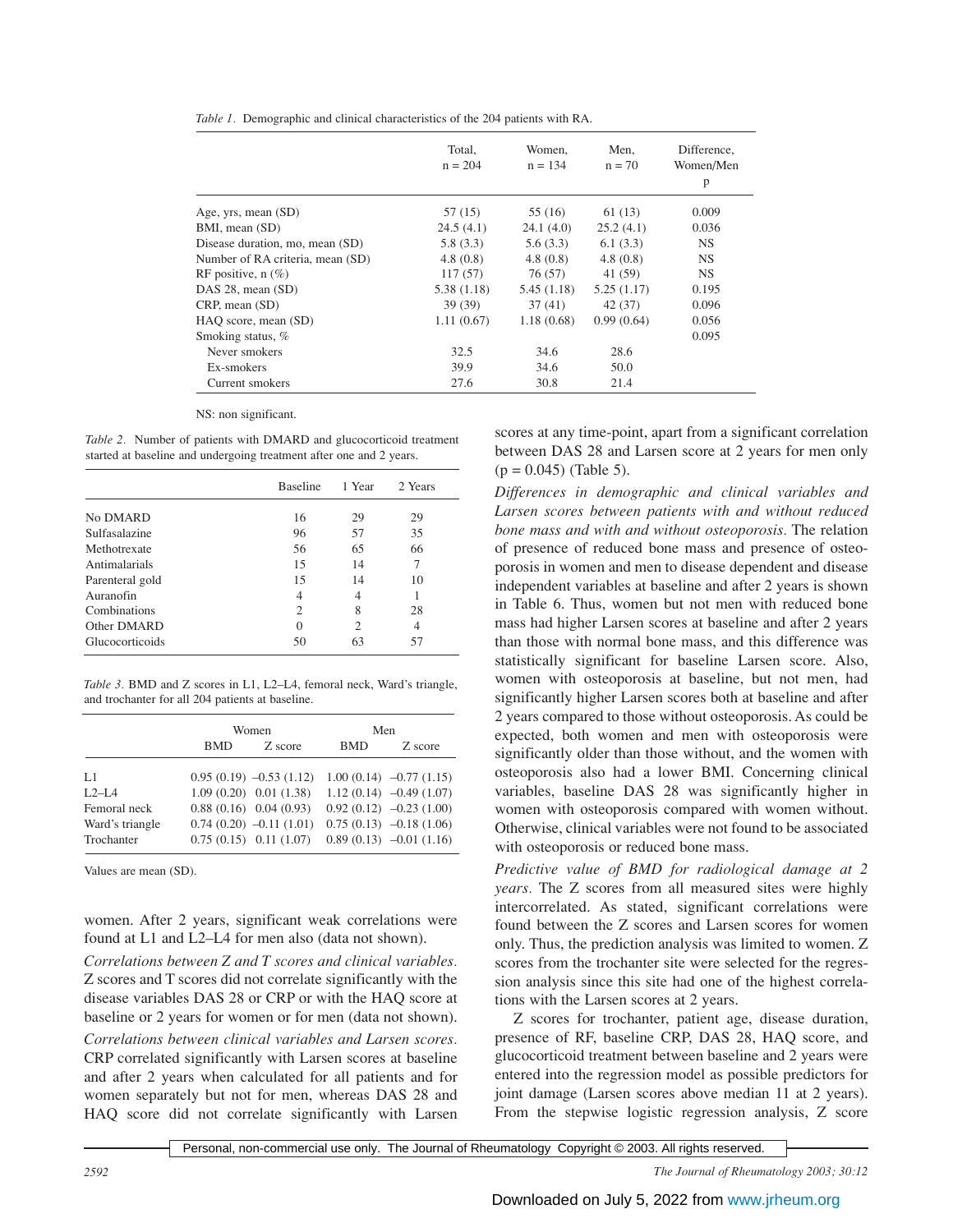*Table 4.* Larsen scores at baseline and after 2 years and frequency of patients with Larsen score = 0.

|                                           | <b>All Patients</b> |                           | Women           |                           | Men             |                              |
|-------------------------------------------|---------------------|---------------------------|-----------------|---------------------------|-----------------|------------------------------|
|                                           | <b>Baseline</b>     | 2 Years                   | <b>Baseline</b> | 2 Years                   | <b>Baseline</b> | 2 Years                      |
| Larsen scores $(0-200)$                   |                     |                           |                 |                           |                 |                              |
| Mean $(SD)$                               |                     | $9.5(11.0) 17.4(16.1)$ ** |                 | $9.6(11.1) 16.5(16.6)$ ** |                 | $9.4(11.0)$ 19.3 $(15.1)$ ** |
| Median                                    | 7.0                 | 13.0                      |                 | 11                        |                 | 15                           |
| 25–75 percentile                          | $0 - 14$            | $5 - 26$                  | $0 - 16$        | $4 - 25$                  | $2 - 12$        | $9 - 29$                     |
| Range                                     | $0 - 68$            | $0 - 82$                  | $0 - 40$        | $0 - 82$                  | $0 - 68$        | $0 - 66$                     |
| Larsen score $> 1$ in at least one joint, |                     |                           |                 |                           |                 |                              |
| percentage of patients                    | 36.3                | 62.7                      | 37.3            | 60.0                      | 34.3            | 62.7                         |
| Larsen score $= 0$ ,                      |                     |                           |                 |                           |                 |                              |
| percentage of patients                    | 26.5                | 10.7                      | $32.1*$         | 13.0                      | 15.7            | 6.5                          |

 $*$  p = 0.012 compared with frequency at baseline for men.  $**$  p < 0.001 compared with baseline scores.

*Table 5.* Correlations between Z scores at different sites or clinical variables at baseline and Larsen scores at baseline and after 2 years.

|                 |              |                 | <b>All Patients</b><br>Women |                 | Men      |                 |          |
|-----------------|--------------|-----------------|------------------------------|-----------------|----------|-----------------|----------|
|                 |              | Larsen          | Larsen<br>Larsen<br>Larsen   |                 |          | Larsen          | Larsen   |
|                 |              | <b>Baseline</b> | 2 Years                      | <b>Baseline</b> | 2 Years  | <b>Baseline</b> | 2 Years  |
| L1              | $r^*$        | $-0.267$        | $-0.243$                     | $-0.332$        | $-0.201$ | $-0.034$        | $-0.267$ |
|                 | p            | 0.000           | 0.002                        | 0.000           | 0.034    | 0.808           | 0.064    |
| $L2-L4$         | $\mathbf{r}$ | $-0.284$        | $-0.287$                     | $-0.360$        | $-0.259$ | 0.045           | $-0.241$ |
|                 | p            | 0.000           | 0.000                        | 0.000           | 0.007    | 0.747           | 0.103    |
| Ward's triangle | $\mathbf{r}$ | $-0.232$        | $-0.253$                     | $-0.344$        | $-0.287$ | 0.022           | $-0.165$ |
|                 | p            | 0.001           | 0.001                        | 0.000           | 0.002    | 0.857           | 0.199    |
| Trochanter      | $\mathbf{r}$ | $-0.275$        | $-0.276$                     | $-0.391$        | $-0.340$ | $-0.017$        | $-0.129$ |
|                 | p            | 0.000           | 0.000                        | 0.000           | 0.000    | 0.892           | 0.318    |
| Femoral neck    | $\mathbf{r}$ | $-0.211$        | $-0.200$                     | $-0.316$        | $-0.223$ | 0.044           | $-0.134$ |
|                 | p            | 0.003           | 0.008                        | 0.000           | 0.017    | 0.717           | 0.298    |
| <b>DAS 28</b>   | $\mathbf{r}$ | 0.090           | $-0.016$                     | 0.147           | 0.125    | $-0.062$        | $-0.255$ |
|                 | p            | 0.200           | 0.832                        | 0.091           | 0.185    | 0.611           | 0.045    |
| <b>CRP</b>      | $\mathbf{r}$ | 0.168           | 0.232                        | 0.208           | 0.289    | 0.015           | 0.075    |
|                 | p            | 0.017           | 0.002                        | 0.016           | 0.002    | 0.904           | 0.565    |
| HAO             | $\mathbf{r}$ | 0.062           | 0.007                        | 0.097           | 0.067    | $-0.053$        | $-0.103$ |
|                 | p            | 0.388           | 0.933                        | 0.270           | 0.485    | 0.671           | 0.439    |

\* Spearman's rho.

trochanter and baseline CRP were selected as independent predictors (Table 7). This model was able to explain about 25% of the "variance" in outcome (Nagelkerke  $R^2 = 0.27$ ).

#### **DISCUSSION**

This is the first prospective study evaluating the possible importance of reduced BMD for disease severity in RA. We found that BMD expressed as T and Z scores was significantly correlated with Larsen scores both at baseline and after 2 years of disease, but when analyzing the sexes separately, significant correlations were found only for women. Larsen scores were also significantly higher in the groups of women having osteoporosis or reduced bone mass, i.e., a Z score  $\leq 1.0$  SD at any of the measured sites.

Previous prospective studies to identify possible factors associated with poor radiological outcome in RA have not included BMD24-27. In our study, BMD measurements showed a high proportion of patients with reduced bone mass just a few months after disease onset, which indicates that there is already a subgroup of patients with reduced bone mass early in the disease.

Radiological damage occurs early in the disease course and the proportion of patients with joint destruction after 2 years in this study was consistent with earlier reports<sup>25,28,29</sup>. Thus, the majority of patients developed radiological damage within the first 2 years, with no significant difference between the sexes.

The observed correlations between bone mineral measures at disease onset and radiological score at baseline and after 2 years support the suggestion that these events may be related<sup>13</sup>. The identification of mature boneresorbing osteoclasts rich in lysosomal enzymes and their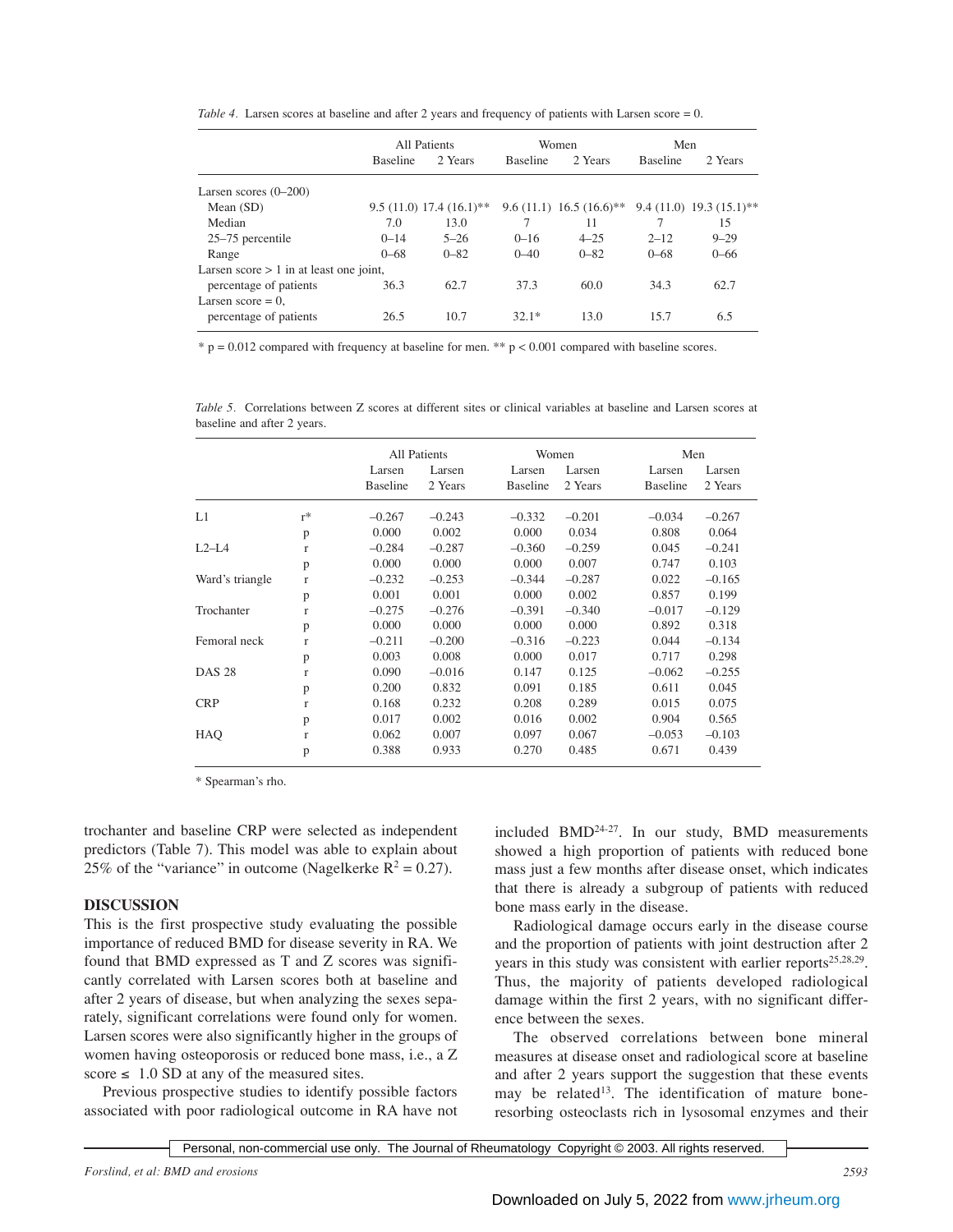*Table 6.* Differences in demographic and clinical variables and Larsen scores between patients with and without reduced bone mass (RBM) and with and without osteoporosis (OP). Values are medians (25–75 percentile). p values are differences between patients with and without RBM, and with and without OP for each sex.

|                        | Women                   |                           |                         |                            |                         | Men                     |                         |                         |  |
|------------------------|-------------------------|---------------------------|-------------------------|----------------------------|-------------------------|-------------------------|-------------------------|-------------------------|--|
|                        | No RBM                  | <b>RBM</b>                | No OP                   | <b>OP</b>                  | No RBM                  | <b>RBM</b>              | No OP                   | <b>OP</b>               |  |
| Patients, %            | 54.0                    | 46.0                      | 66.2                    | 33.8                       | 37.8                    | 62.5                    | 68.5                    | 31.5                    |  |
| Age, yrs               | $52(41-67)$             | $56(44-68)$               | $48(38-55)$             | $69(64 - 74)$<br>p < 0.001 | $60(55-67)$             | 58 (48-69)              | $56(48-66)$             | $66(56-71)$<br>p < 0.05 |  |
| BMI                    | $24(22-27)$             | $23(21-25)$               | $24(22-26)$             | $22(21-24)$<br>p < 0.01    | $25(23-29)$             | $24(21-27)$             | $24(22-27)$             | $25(21-27)$             |  |
| DAS 28, baseline       | 5.54<br>$(4.63 - 6.36)$ | 5.48<br>$(4.58 - 6.34)$   | 5.35<br>$(4.44 - 6.05)$ | 6.09<br>$(5.30 - 6.64)$    | 5.06<br>$(4.33 - 6.37)$ | 5.23<br>$(4.49 - 5.96)$ | 5.05<br>$(4.23 - 6.09)$ | 5.42<br>$(5.10 - 6.40)$ |  |
| DAS 28, 2 yrs          | 3.17                    | 3.00                      | 3.17                    | p < 0.01<br>3.01           | 2.05                    | 2.37                    | 2.16                    | 2.77                    |  |
|                        | $(2.44 - 3.62)$         | $(2.09 - 4.50)$           | $(2.26 - 3.64)$         | $(2.44 - 4.70)$            | $(1.83 - 3.29)$         | $(1.80 - 3.28)$         | $(1.74 - 3.28)$         | $(2.03 - 3.84)$         |  |
| CRP, baseline          | $22(10-38)$             | $20(12-49)$               | $20(10-37)$             | $21(10-53)$                | $28(11-57)$             | $28(12-67)$             | $26(10-57)$             | $53(17-86)$             |  |
| CRP, 2 yrs             | $10(9-12)$              | $10(8-14)$                | $10(9-14)$              | $10(9-13)$                 | $10(10-22)$             | $10(9-16)$              | $10(9-16)$              | $10(9-18)$              |  |
| HAQ, baseline          | 1.00                    | 1.10                      | 1.00                    | 1.30                       | 0.90                    | 0.90                    | 0.90                    | 0.90                    |  |
|                        | $(0.80 - 1.60)$         | $(0.50 - 1.80)$           | $(0.70 - 1.59)$         | $(0.60 - 2.00)$            | $(0.60 - 1.10)$         | $(0.57 - 1.10)$         | $(0.60 - 1.15)$         | $(0.50 - 1.15)$         |  |
| $HAQ$ , $2$ yrs        | 0.50                    | 0.50                      | 0.38                    | 0.75                       | 0.13                    | 0.40                    | 0.13                    | 0.25                    |  |
|                        | $(0.00 - 0.95)$         | $(0.13 - 1.00)$           | $(0.00-0.90)$           | $(0.22 - 1.19)$            | $(0.00-0.69)$           | $(0.00 - 0.88)$         | $(0.00 - 0.69)$         | $(0.12 - 0.84)$         |  |
| Larsen score, baseline | $2(0-11)$               | $10(2-19)$<br>p < 0.001   | $2(0-9)$                | $13(7-21)$<br>p < 0.05     | $8(3-19)$               | $6(3-10)$               | $8(3-13)$               | $6(3-11)$               |  |
| Larsen score, 2 yrs    | $8(3-19)$               | $16(5-26)$<br>$p = 0.078$ | $9(3-22)$               | $16(5-31)$<br>p < 0.05     | $14(7-32)$              | $17(10-29)$             | $12(7-29)$              | $17(12-30)$             |  |

*Table 7.* The stepwise logistic regression analysis shows that Z score trochanter and baseline CRP are selected as independent predictors of joint damage in women, defined as median Larsen score > 11 after 2 years.

|                    | $\Box$ $\alpha$ | ß        | <b>SE</b> | p     | Exp(β) | 95% CI for Exp $(\beta)$<br>Lower | Upper |
|--------------------|-----------------|----------|-----------|-------|--------|-----------------------------------|-------|
| Step 1             |                 |          |           |       |        |                                   |       |
| Z score trochanter |                 | $-0.683$ | 0.205     | 0.001 | 0.505  | 0.338                             | 0.755 |
| Constant           | 0.142           |          | 0.203     | 0.484 |        |                                   |       |
| Step 2             |                 |          |           |       |        |                                   |       |
| Z score trochanter |                 | $-0.683$ | 0.212     | 0.001 | 0.505  | 0.333                             | 0.766 |
| Baseline CRP       |                 | 0.022    | 0.008     | 0.005 | 1.022  | 1.007                             | 1.038 |
| Constant           | $-0.572$        |          | 0.306     | 0.061 |        |                                   |       |

SE: standard error.

precursors not only in bone but also in the rheumatoid synovium in areas of bone erosions $30,31$  may explain that osteoporosis and erosions develop in parallel. The osteoclasts recruited to the pannus region and the osteoclasts localized in osteoporotic bone synthesize and secrete high concentrations of the inflammatory cytokine interleukin 832, which acts as an important regulatory signal for bone, immune cell recruitment, and amplification of the inflammatory disease<sup>33</sup>. Thus, osteoclasts present in both synovial tissue and bone may be the link between development of erosions and generalized reduced bone mass as osteoclast activation, rather than reduced bone formation, causes bone loss in early RA<sup>5</sup>.

Various factors may influence the link between bone degradation and erosions. Inflammation stimulates bone

degradation through inflammatory cytokines<sup>34,35</sup>, but no single clinical inflammatory variable has been found to predict radiological damage early in the disease<sup>36</sup>. In this study, disease activity measures such as DAS 28 and HAQ score were not associated with Larsen scores at baseline or after 2 years. However, significant associations have been found when relating time-integrated values of inflammatory markers to radiological outcome<sup>37-39</sup>, findings that undermine the hypothesis that synovial inflammation and erosions are independent phenomena<sup>40</sup>. The presence of reduced bone mass and erosions in a subgroup of patients only a few months after disease onset suggests that low grade inflammation may have existed before clinical symptoms developed.

Another factor that might be of importance to the link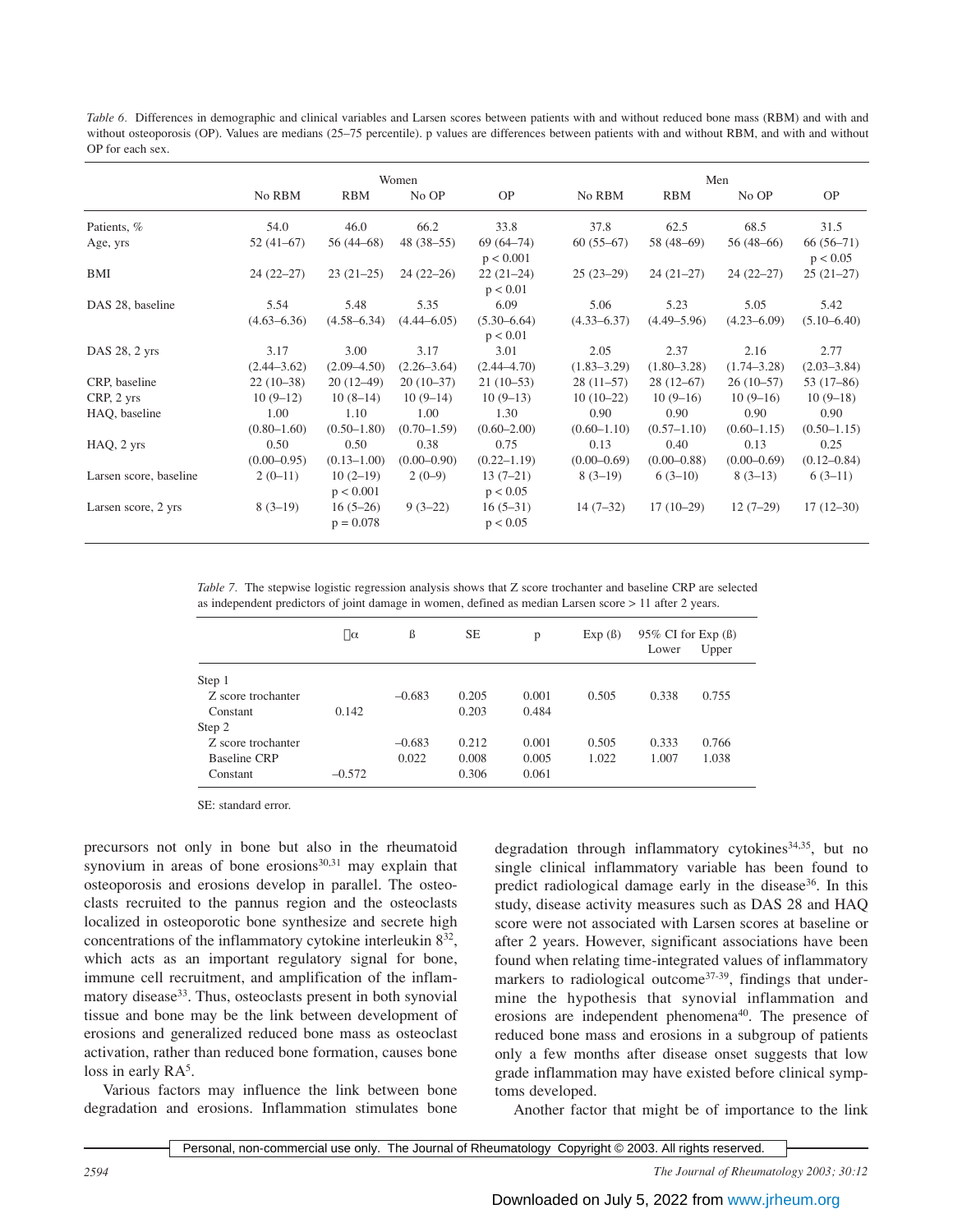between low BMD and erosions is age. Osteoporosis increases with age and RA is more destructive in older patients<sup>41,42</sup>. However, we found an association between osteoporosis and radiological damage only in women, thus other factors must also be considered. This is further strengthened by the fact that in women with reduced bone mass there was also an association with Larsen scores. Low Z scores indicate causes of reduced bone mass other than age and sex, as Z scores are the number of SD from the mean of healthy age and sex matched people. Such causes could include reduced sex hormones, which may have pathogenic roles in RA<sup>43</sup>. However, the physiological estrogen reduction after menopause, which is the main cause of osteoporosis in older women<sup>44</sup>, was taken into account in the Z scores.

The interesting observation that the association between reduced BMD and joint damage was found only in women indicates that the different sex hormones are involved in bone and joint destruction in different ways. In women with RA, estrogen concentrations have not been found to be significantly different from those of healthy women<sup>45</sup>, but the suppressive effect of hormone replacement therapy on disease activity46 suggests a relative estrogen deficiency in RA. Estrogen deficiency has bone resorptive effects, mainly through upregulation of osteoclast formation by increased production of osteoclastic cytokines such as interleukin 1 and tumor necrosis factor- $\alpha$  and increased responsiveness of osteoclast precursors<sup>47</sup>. The resulting increase in osteoclast number and activity might explain the relation between reduced bone mass and erosions in women with RA observed here.

In men with RA bioavailable testosterone concentrations are low $48$ , as well as BMD, but no relation between these variables has been found<sup>49</sup>. Relatively few data are available concerning the effect of androgens on bone cells, but in aging men the importance of increased osteoclastic activity has been found to be less prominent for the age-related bone loss<sup>50</sup>. This lack of major influence of androgens on osteoclasts may explain why we found no significant correlation between bone mineral and Larsen score in this cohort of men with early RA, in contrast to the association between bone mineral and presence of erosive disease found in a study of men with long-standing disease<sup>49</sup>.

Most patients were prescribed DMARD within the first month after presentation to the clinic, according to the ACR guidelines<sup>51</sup>. Early active treatment of RA reduces the progression of radiographic damage and bone turnover $52,53$ , which suggests that both focal and generalized bone loss can be affected by treatment.

Our finding of a relationship between reduced bone density and joint damage in women with early RA may support recent assumptions of a common pathophysiological mechanism<sup>13</sup>. Increasing awareness of generalized and focal bone loss in RA suggests possible specific therapies.

Estrogen therapy and specific osteoclast-targeting agents, which have prevented osteoclast mediated bone destruction of joints in animal models<sup>54</sup>, may be promising therapeutic tools in the future.

## **ACKNOWLEDGMENT**

*Members of the BARFOT Study Group:* Monica Ahlmén, MD, PhD; Johan Bratt, MD; Kristina Forslind, MD; Ingiäld Hafström, MD; Catharina Keller, MD; Ido Leden, MD; Bengt Lindell, MD; Ingemar Petersson, MD; Christopher Schaufelberger, MD; Björn Svensson, MD; Annika Teleman, MD; and Jan Theander, MD.

We acknowledge research nurse Siv Norén for skilful data monitoring.

## **REFERENCES**

- 1. Deodhar AA, Woolf AD. Bone mass measurement and bone metabolism in rheumatoid arthritis: a review. Br J Rheumatol 1996;35:309-23.
- 2. Westhovens R, Dequeker J. Rheumatoid arthritis and osteoporosis. Z Rheumatol 2000;59:133-8.
- 3. Martin JC, Munro R, Campbell MK, Reid DM. Effects of disease and corticosteroids on appendicular bone mass in postmenopausal women with rheumatoid arthritis: comparison with axial measurements. Br J Rheumatol 1997;36:43-9.
- 4. Hansen M, Florescu A, Stoltenberg M, et al. Bone loss in rheumatoid arthritis. Scand J Rheumatol 1996;25:367-76.
- 5. Gough A, Sambrook P, Devlin J, et al. Osteoclastic activation is the principal mechanism leading to secondary osteoporosis in rheumatoid arthritis. J Rheumatol 1998;25:1282-9.
- 6. Hall GM, Spector TD, Griffin AJ, Jawad ASM, Hall ML, Doyle DV. The effect of rheumatoid arthritis and steroid therapy on bone mineral density in postmenopausal women. Arthritis Rheum 1993;36:1510-6.
- 7. Haugeberg G, Uhlig T, Falch JA, Halse JI, Kvien TK. Bone mineral density and frequency of osteoporosis in female patients with rheumatoid arthritis. Arthritis Rheum 2000;43:522-30.
- 8. Sinigaglia L, Nervetti A, Mela Q, et al. A multicenter crosssectional study on bone mineral density in rheumatoid arthritis. J Rheumatol 2000;27:2582-9.
- 9. Compston JE, Vedi S, Mellish RWE, Croucher P, O'Sullivan MM. Reduced bone formation in non-steroid treated patients with rheumatoid arthritis. Ann Rheum Dis 1989;48:483-7.
- 10. Compston JE, Vedi S, Croucher PI, Garrahan NJ, O'Sullivan MM. Bone turnover in non-steroid treated rheumatoid arthritis. Ann Rheum Dis 1994;53:163-6.
- 11. Gough AKS, Peel NFA, Eastell R, Holder RL, Lilley J, Emery P. Excretion of pyridinium crosslinks correlates with disease activity and appendicular bone loss in early rheumatoid arthritis. Ann Rheum Dis 1994;53:14-7.
- 12. Cunnane G, FitzGerald O, Hummel KM, Gay RE, Gay S, Bresnihan B. Collagenase, cathepsin B and cathepsin L gene expression in the synovial membrane of patients with early inflammatory arthritis. Rheumatology Oxford 1999;38:34-42.
- 13. Sambrook PN. The skeleton in rheumatoid arthritis: Common mechanisms for bone erosion and osteoporosis? J Rheumatol 2000;27:2541-2.
- 14. Keller C, Hafström I, Svensson B. Bone mineral density in women and men with early rheumatoid arthritis. Scand J Rheumatol 2001;30:213-20.
- 15. Arnett FC, Edworthy SM, Bloch DA, et al. The American Rheumatism Association 1987 revised criteria for classification of rheumatoid arthritis. Arthritis Rheum 1988;31:315-24.
- 16. Svensson B, Schaufelberger C, Teleman A, Theander J, for the BARFOT study group. Remission and response to early treatment of RA assessed by the Disease Activity Score. Rheumatology